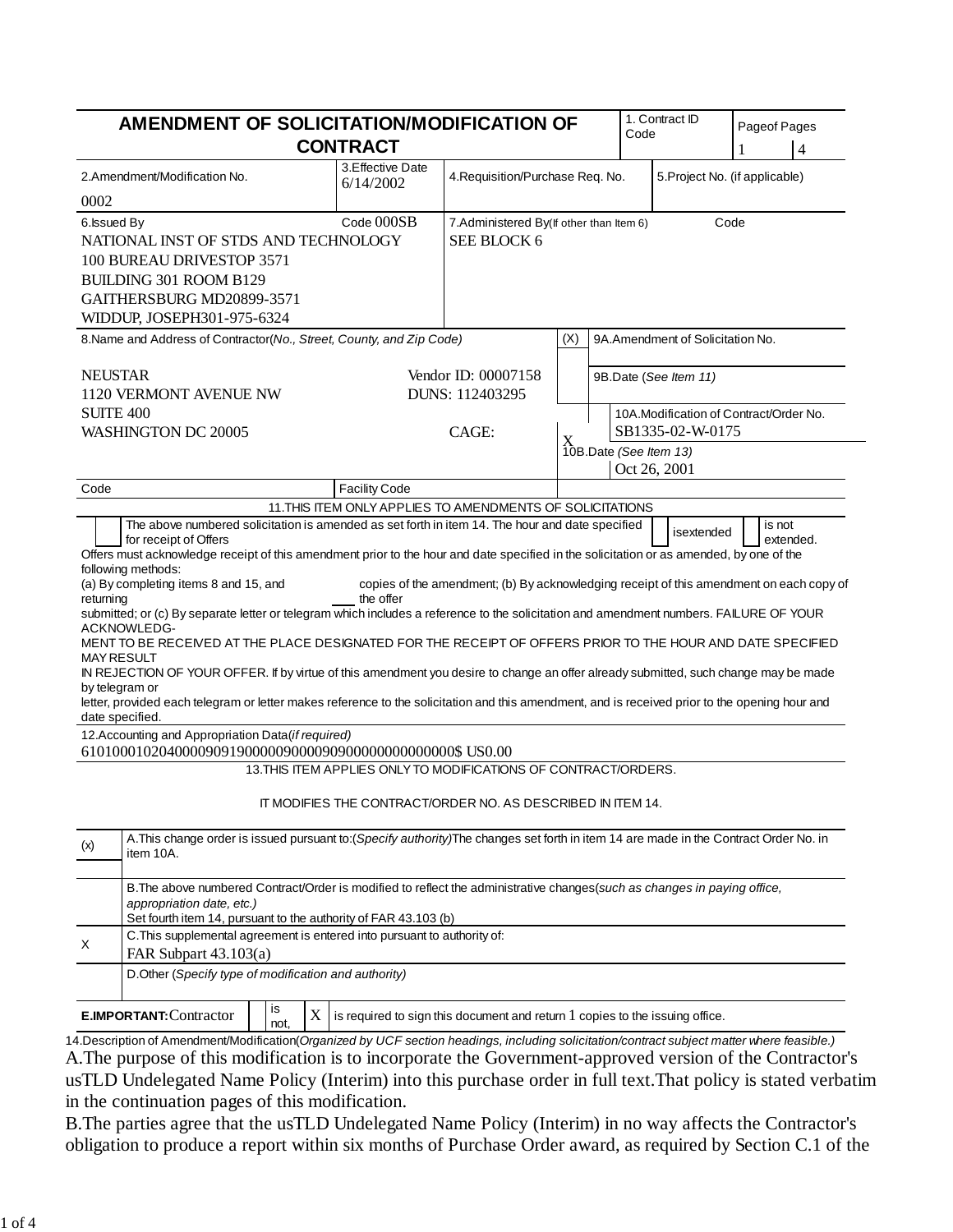Purchase Order.

| $\parallel$ 15A. Name and Title of Signer | 16.a Name and Title of Contracting Officer |  |  |
|-------------------------------------------|--------------------------------------------|--|--|
| Robert Poulin                             | WIDDUP, Joseph $301-975-6324$              |  |  |
| Senior Vice President                     | CONTRACTING OFFICER jwiddup@nist.gov       |  |  |
| 15B. Contractor/Offeror                   | 16B. Signature of Contracting Officer      |  |  |
| $\ $ /s/Robert Poulin                     | $\ $ /s/ Joseph Widdup                     |  |  |
| $\parallel$ 06-14-2002                    | $\parallel$ 06-14-2002                     |  |  |

### **usTLD Undelegated Name Policy (Interim)**

### **I. Background**

One of NeuStar's primary responsibilities for the usTLD is the enhancement of the locality-based space in .us.The distributed nature of this space has led, despite the good efforts of many existing delegated managers, to an often poorly coordinated and sometimes "broken" top-level domain.NeuStar is committed, in partnership with existing delegated managers and users , to improving the coordination, management and operation of the locality space.This policy provides an interim solution for registration of locality-based names, in formerly undelegated domains, by state and local governments to ensure smooth operation of the existing locality space during this undertaking.

This diagram shows the current basic structure of the usTLD locality space.



Since its inception, the locality space has operated through "delegated managers."Delegated managers take responsibility for the operation of specified zones within the usTLD structure.These delegations are based upon "localities," such as cities and counties, and have been third-level delegations in the form <locality>. <state>.us.For example, an entity might operate as the delegated manager of the domain burke.va.us.As the delegated manager, that entity would be fully responsible for the operation and maintenance of the delegated domain – the usTLD Administrator maintains no records or information for the zone created by the delegation beyond the actual delegation to the delegated manager.

Under the government contract between NeuStar and the Department of Commerce ("DoC"), the existing delegated managers maintain their delegations and will operate them in the normal fashion, but NeuStar is not permitted to make any new delegations until it has completed a report on the status of the locality space and made recommendations on its future operation.In order to allow the continued operation of the space for local and state governments during this process, NeuStar has developed this interim policy relating to names that were never delegated to a delegated manager prior to NeuStar's acceptance of the usTLD Administrator role.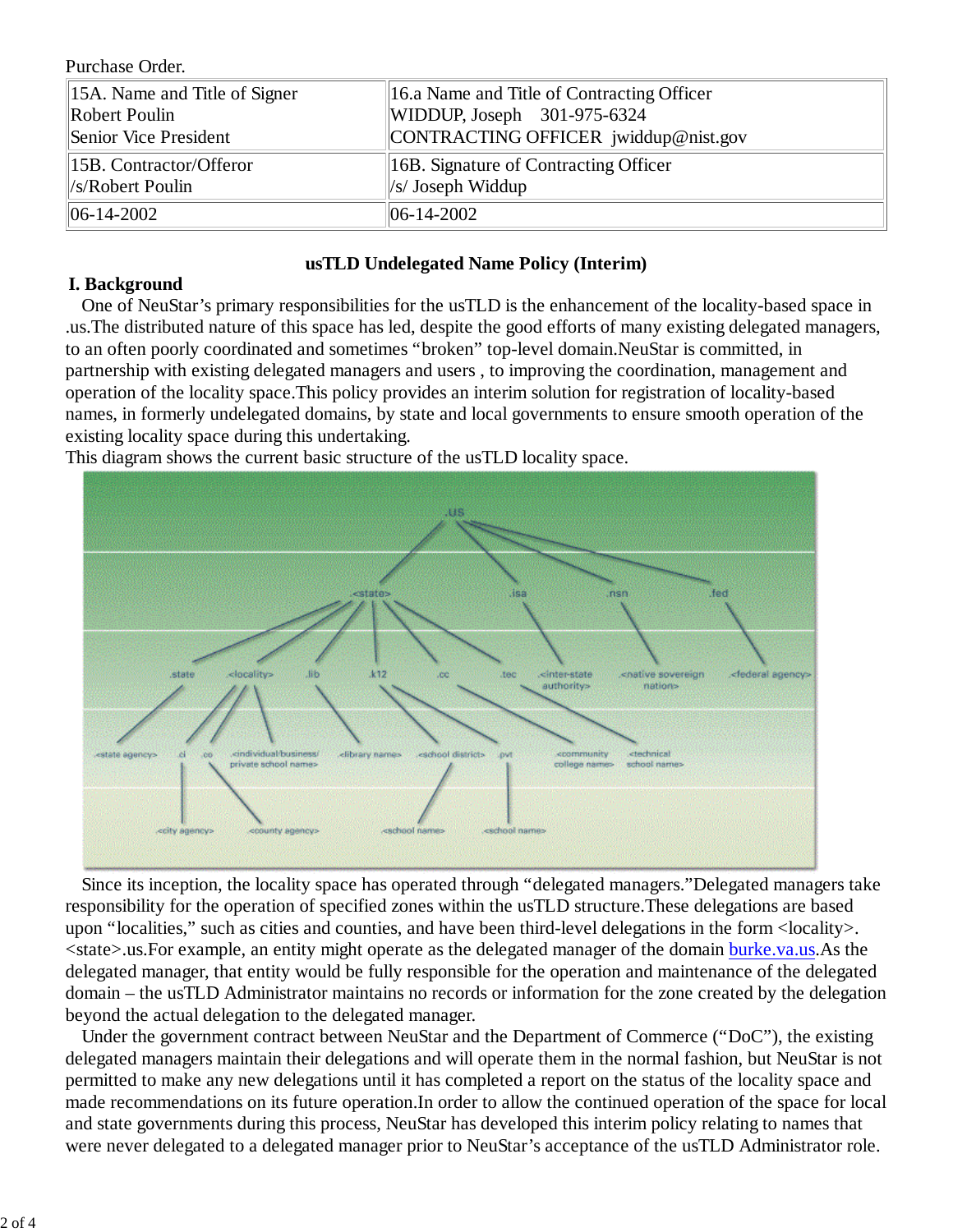# **II. Interim Policy**

Until completion of the "Compliance Report Process," NeuStar will assume responsibility for the operation of all of the currently undelegated name spaces identified in RFC 1480 and/or created by the prior usTLD Administrator.NeuStar will become the interim delegated manager for all such names and run the nameservers for those names.NeuStar's role as the delegated manager for these spaces and its operation of the corresponding nameservers will be an interim role until completion of the usTLD locality space compliance report process.Upon completion of that process, NeuStar will implement necessary changes, if any, to this policy to realize the goals and requirements set out in the report.Recognizing that this process could result in a change to the manner in which the undelegated locality-based names are managed, NeuStar has designed the policy below to allow the greatest degree of flexibility while maintaining the integrity of the hierarchical locality-based domain space.

## **III. Domain Delegations for Undelegated Domains**

In keeping with the goal of centralizing the technical function of the usTLD, all of the currently

undelegated names in the identified usTLD structure will, in the interim, be delegated $\begin{bmatrix} 1 \\ 1 \end{bmatrix}$  to NeuStar.Specifically, NeuStar will be the delegated manager for the following domains to the extent that they

were not delegated prior to NeuStar's acceptance of the administrator role:<sup>[2]</sup> .us

<state>.us <locality> .<state>.us lib.<state>.us  $k12. <$ state $>$ us pvt. k12. <state>.us cc. <state>.us

tec. <state>.us

isa.us

nsn.us

dni.us

This approach will allow NeuStar to maintain control of the listed zone while permitting additional records to be registered at higher delegation levels.For example, an entity would not be permitted to be the delegated manager of somelocality.<state>.us.That domain already would be delegated to NeuStar.However, the city or county government for that locality would be permitted to register its corresponding city or county government name at a level higher (e.g., ci.somelocality.<state>.us or co.somelocality.<state>.us).

#### **IV. Registration of Names**

NeuStar will serve as the registrar for all currently undelegated domains.Adds, modifies, deletes and

renewals will be ordered through an Internet GUI or other process.  $\frac{3}{10}$ However, during the time in which this interim policy applies, only state and local government agencies and their designated representatives will be

eligible to register new names in formerly undelegated .US domains.<sup>[4]</sup>In order to register a name, the registrant must complete the online form (including the provision of all requested information) and agree to the NeuStar .US Domain Name Registration Terms and Conditions.The data required from registrants in the locality space is the same as in the expanded space.